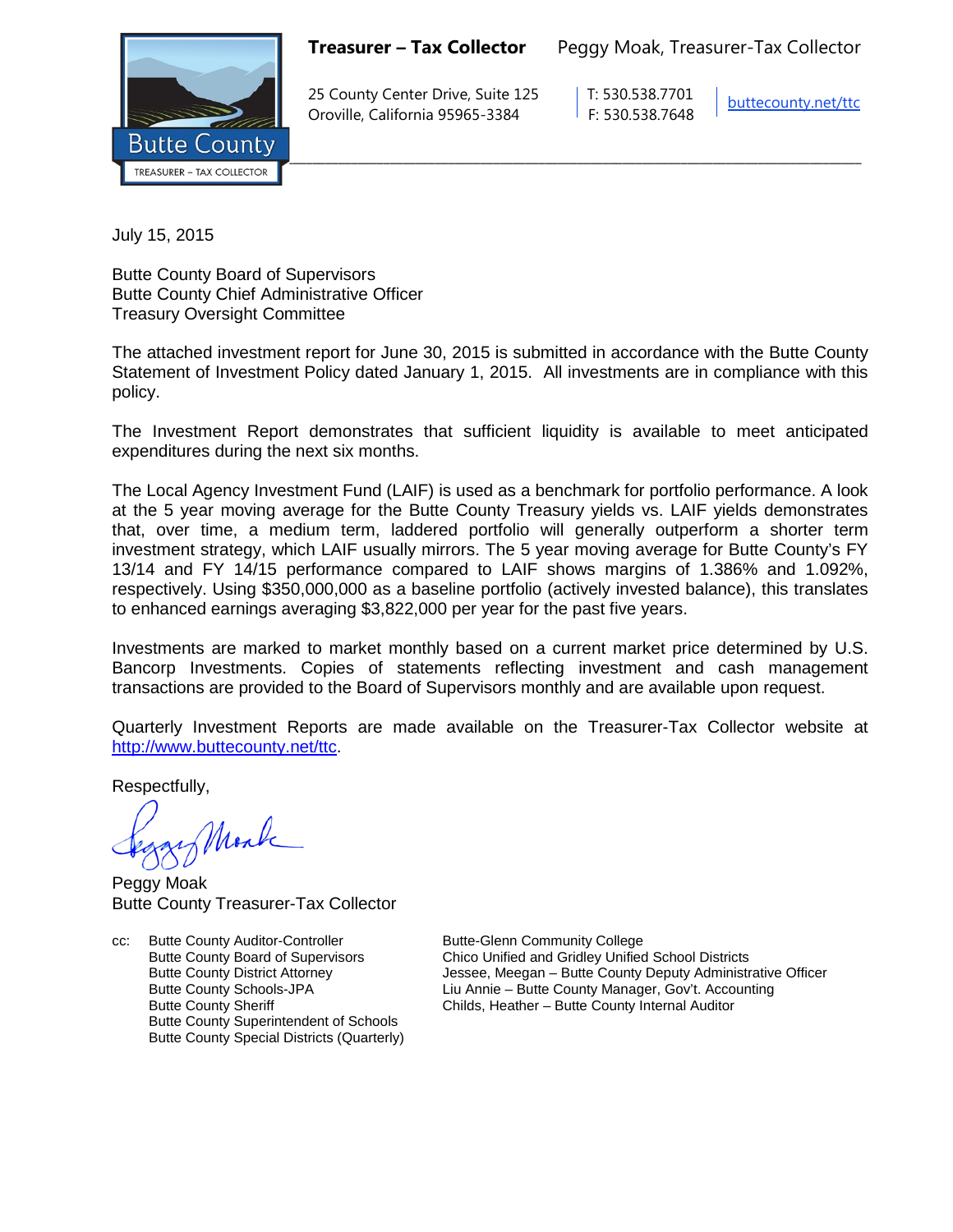

#### **Fair Value as of 6/30/15\* Butte County Pooled Treasury**

| Investment                                              |    | <b>Cost Carried (CC)</b> | Fair Value (FV)      | Percentage (FV/CC) |
|---------------------------------------------------------|----|--------------------------|----------------------|--------------------|
| LAIF                                                    | \$ | 57,847,054.55            | \$<br>57,868,803.83  | 100.0375979%       |
| CalTrust                                                | \$ | 4,521.43                 | \$<br>4,518.63       | 99.9380727%        |
| Rabobank                                                | \$ | 7,946,905.19             | \$<br>7,946,905.19   | 100.0000000%       |
| <b>Bank CDs</b>                                         | \$ | 5,500,000.00             | \$<br>5,500,000.00   | 100.0000000%       |
| Negotiable CDs                                          | \$ | 3,248,750.00             | \$<br>3,251,294.91   | 100.0783351%       |
| <b>Municipal Bonds</b>                                  | \$ | 15,078,742.98            | \$<br>15,003,920.00  | 99.5037850%        |
| <b>Corporate Notes</b>                                  | \$ | 37,783,898.76            | \$<br>37,603,677.13  | 99.5230200%        |
| <b>Federal Agency Notes</b>                             | \$ | 274,738,413.48           | \$<br>274,899,112.12 | 100.0584915%       |
| <b>Treasury Notes</b>                                   |    | 14,031,376.35            | \$<br>13,975,549.00  | 99.6021249%        |
| <b>School Bonds</b><br>LAIF                             |    | 8,247,863.19             | \$<br>8,250,964.21   | 100.0375979%       |
| <b>Investments under Mgmt of Trustees</b><br>LAIF       | \$ | 1,631.58                 | \$<br>1,632.19       | 100.0375979%       |
| <b>Federal Agency Notes</b>                             | \$ | 1,200,000.00             | \$<br>1,201,020.00   | 100.0850000%       |
| <b>Money Market Funds</b>                               | \$ | 1,571,526.06             | \$<br>1,571,526.06   | 100.0000000%       |
| Cash                                                    | \$ | 186.44                   | \$<br>186.44         | 100.0000000%       |
| Discovery Benefits**                                    | \$ | 30,000.00                | \$<br>37,431.55      | 124.7718333%       |
| Umpqua Bank-Workers' Comp Admin                         | \$ | 164,669.25               | \$<br>164,669.25     | 100.0000000%       |
| <b>Cash on Hand</b><br><b>US Bank Checking Accounts</b> | \$ | 13,088,287.27            | \$<br>13,088,287.27  | 100.0000000%       |
| <b>Operating Cash</b>                                   | \$ | 98,016.90                | \$<br>98,016.90      | 100.0000000%       |
| <b>TOTAL</b>                                            | \$ | 440,581,843.43           | \$<br>440,467,514.68 | 99.9740505%        |
|                                                         |    |                          |                      | 99.97%             |

**\* The fair value of the pooled Treasury portfolio, including cash on hand, is 99.97% of the cost-carried balance as of 6-30-15**

**\*\* Amount is based on available information as of 12/31/2013 and may not be up to date**

(Please refer to attached **"Treasurer's Investment Report - Introduction"** for additional information)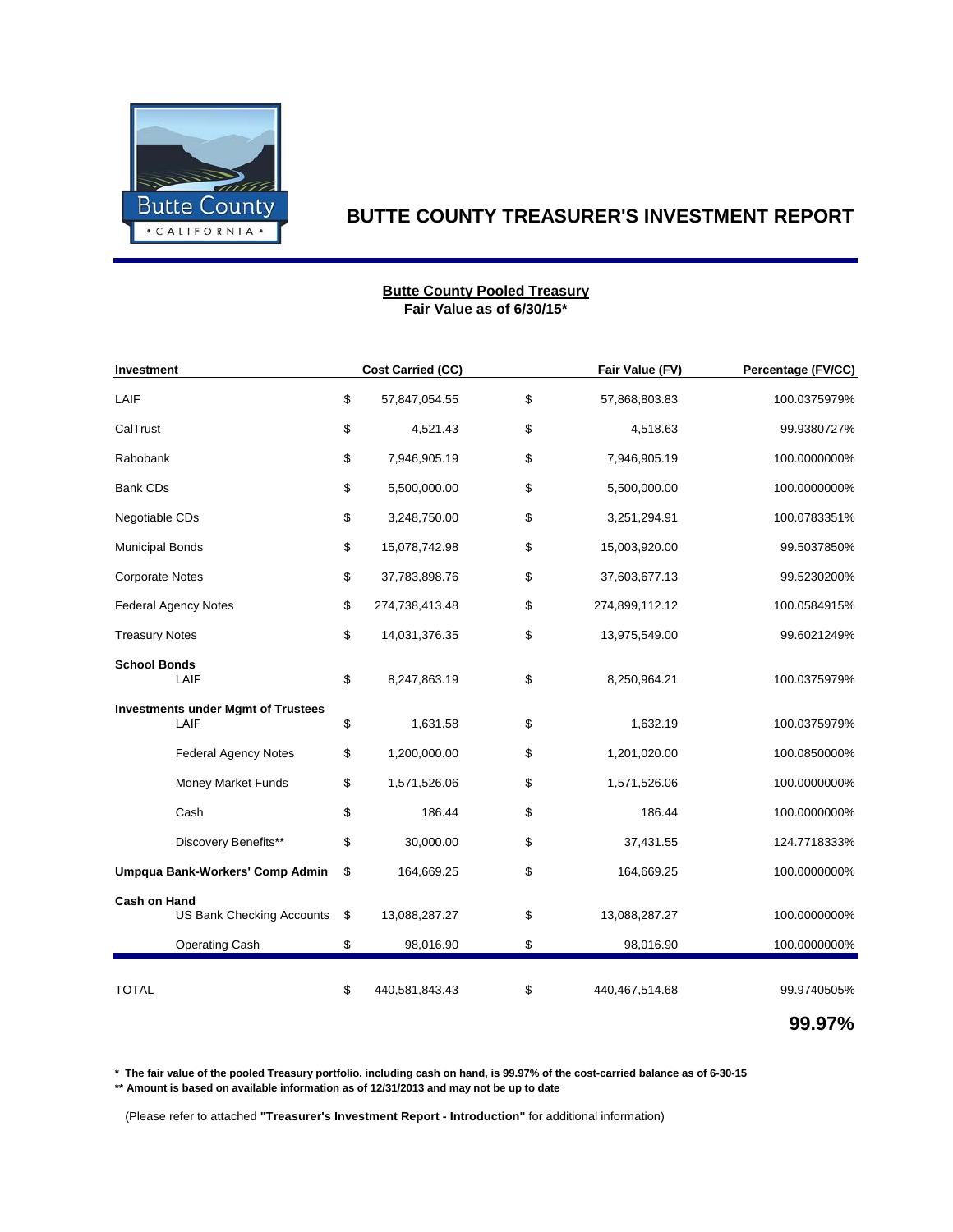

25 County Center Drive, Suite 125 T: 530.538.7701 Oroville, California 95965-3384 F: 530.538.7648

[buttecounty.net/t](http://www.buttecounty.net/administration)tc

## Treasurer's Investment Report - Introduction

The Butte County Treasurer's office manages investments on behalf of the County, various Trust and Agency Funds, School Districts and Special Districts within the County. "Pooling" deposits from local agencies and other participants is in the public interest because banking and investment activities are consolidated, thereby reducing duplication, achieving economies of scale and carrying out coherent investment strategies. Butte County's portfolio management is an active management strategy in that a broad range of market analysis techniques, investment options, and cash management tools are employed in making investment decisions. The medium term, laddered maturity portfolio allows participants to benefit from higher earnings than might otherwise be possible. The objective of this strategy is to obtain the highest return feasible, consistent with a high degree of safety of principal and the level of liquidity necessary to meet the needs of the County and agencies participating in the Treasury. Earnings on the pooled investments are paid quarterly, on a pro-rata basis and less Treasury costs, to pool participants.

The Treasurer's Investment Report is designed to provide specific and general investment information to pool participants and to interested members of the public. The cover letter indicates our compliance with the Butte County Treasurer's Statement of Investment Policy, identifies U.S. Bank as the source of the market value of investments held in the investment pool, and states our ability to meet estimated liquidity needs for the next six months.

The cover letter also compares the portfolio yield and that of the State Treasurer on a fiveyear rolling average basis, which serves to effectively demonstrate the bottom line in terms of enhanced earnings to pool participants. The Butte County Pooled Treasury Portfolio's medium term, laddered investment strategy outperformed the State of California's Local Agency Investment Fund (LAIF) in Fiscal Year (FY) 13/14 by a margin of .688% and by .744% in FY 14/15.\* Market conditions (lowering interest rates) allowed the portfolio to significantly outperform LAIF over the past five years. In a rising market, the portfolio's yield will more closely approximate that of LAIF and may drop below LAIF's yield, from time to time. A look at the 5 year moving average for the Butte County Treasury yields vs. LAIF yields demonstrates that, over time, a medium term, laddered portfolio will generally outperform a shorter term investment strategy, which LAIF usually mirrors. The 5 year moving average for Butte County's FY 13/14 and FY 14/15 performance compared to LAIF shows margins of 1.386% and 1.092%, respectively.\* Looking at a ten year average, the portfolio exceeded LAIF's yields by a healthy .838%.

Page 1 of the Investment Report shows the portfolio balance (separately identifying the actively managed portfolio), the average number of days to maturity and the yield to maturity for the investments held by the pool. The balances invested are shown in three different ways: Par Value (the value at maturity of the instrument), Fair Value (the value if sold as of the date of the report) and Cost Carried (the amount paid for the investment, amortized to reach Par Value by maturity). The difference between the fair value of the investments and the cost carried is considered to be "unrealized" gain or loss. A gain or loss is only realized if a security is sold prior to maturity (T-Bills, Corporate Notes, Agency Note, Negotiable CDs and Commercial Paper are redeemed at a pre-established Par Value at maturity). It is important to note that the Butte County Pooled Treasury typically uses a "buy and hold"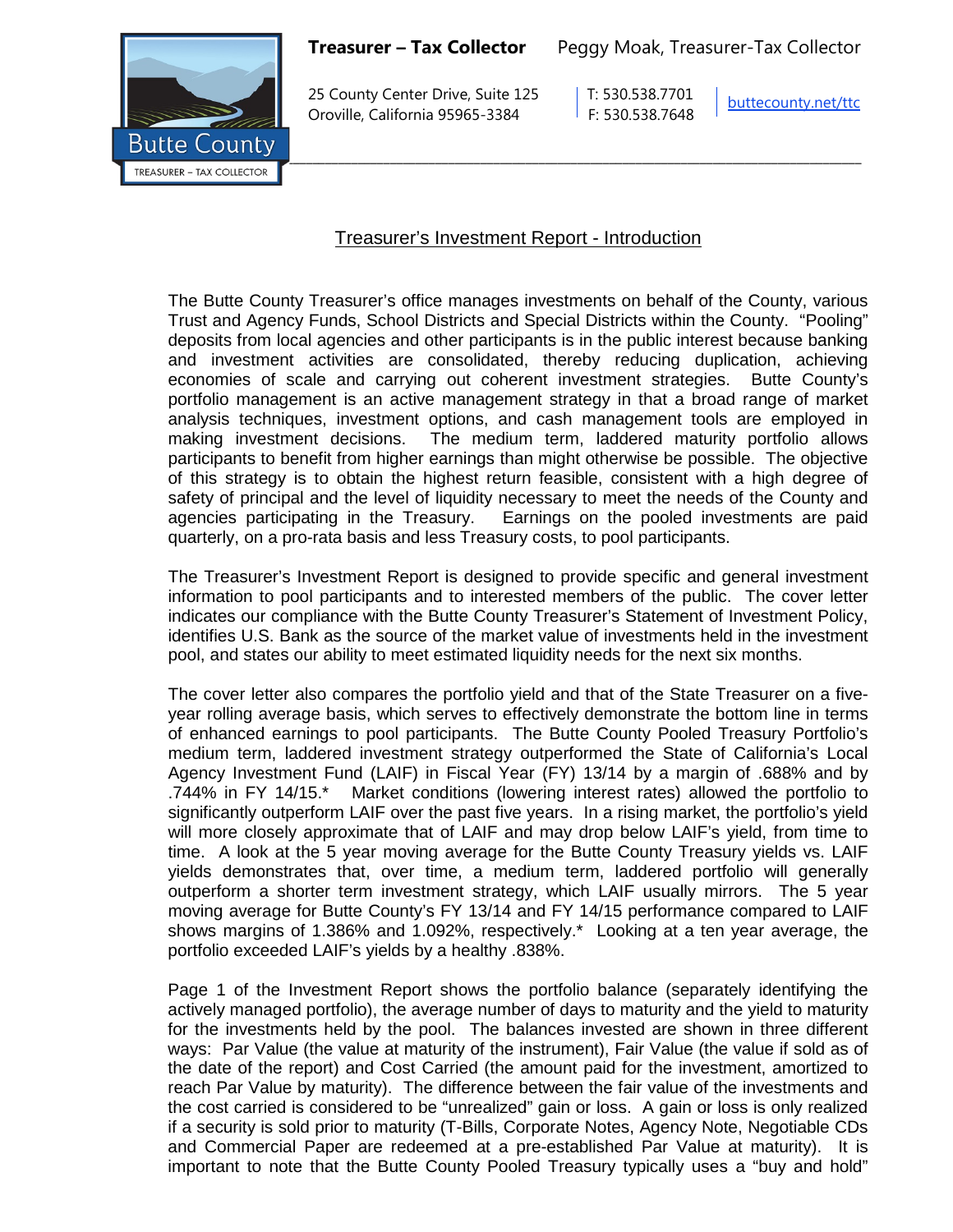investment strategy; however, we occasionally sell securities when it is advantageous to the pool's earnings to do so. Cash flow and liquidity needs are carefully analyzed prior to making investments to ensure liquidity needs are met. The bottom portion of page 1 indicates the ability of the pool to meet projected cash flow requirements for the next six months. Please note, however, that the projected and actual results will vary, sometimes materially, because events and circumstances do not always occur as predicted.

School Bond Proceeds and, if applicable, Tax and Revenue Anticipation Notes (TRAN) proceeds are separately accounted for in the report, and are invested in the State Treasurer's Local Agency Investment Fund (LAIF) or other securities as deemed appropriate. Note that the annual portfolio yields quoted (the yield method used is "weighted yield to maturity") exclude separately invested Bond and TRAN proceeds, as well as investments managed by Trustees, as they are not part of the actively managed portfolio. Investments of School Bond Proceeds are detailed on page 2 of the report, and investments managed by outside Trustees as part of financing agreements are detailed on page 3.

Page 4 of the Report contains chart information that is very helpful in providing a quick overview of the diversification of the portfolio by type of instrument and maturity ranges. Included is a chart showing the Treasury Portfolio balance fluctuations from 2004 through the current month (Investments Managed by Trustees, TRAN and Bond proceeds are not included in the charted information). An analysis of this chart clearly demonstrates that the Treasury maintains a stable average balance of approximately \$350,000,000, which supports the philosophy of medium term investment of funds not anticipated to be drawn upon to meet ongoing liquidity needs. Page 5 provides a listing of specific investment instruments (listed in order of maturity date), credit ratings, purchase and maturity dates, balances invested and yields obtained.

The Treasury Oversight Committee and the Board of Supervisors receive the Treasurer's Investment Report on a quarterly basis. The Treasury Oversight Committee was established in April of 2000 in accordance with California Government Codes 27131 through 27137 and serves to ensure that representatives of pool participants are involved in the oversight of the Butte County Treasury pooled investment portfolio.

Questions regarding the Investment Report may be directed to Lisa Lam, Assistant Treasurer-Tax Collector), at 530-538-7539, or [llam@buttecounty.net.](mailto:llam@buttecounty.net)

The margins quoted represent the difference between the annual yields of the Butte County Pooled Treasury Investment Portfolio and the Local Agency Investment Fund.

\_\_\_\_\_\_\_\_\_\_\_\_\_\_\_\_\_\_\_\_\_\_\_\_\_\_\_\_\_\_\_\_\_\_\_\_\_\_\_\_\_\_\_\_\_\_\_\_\_\_\_\_\_\_\_\_\_\_\_\_\_\_\_\_\_\_\_\_\_\_\_\_\_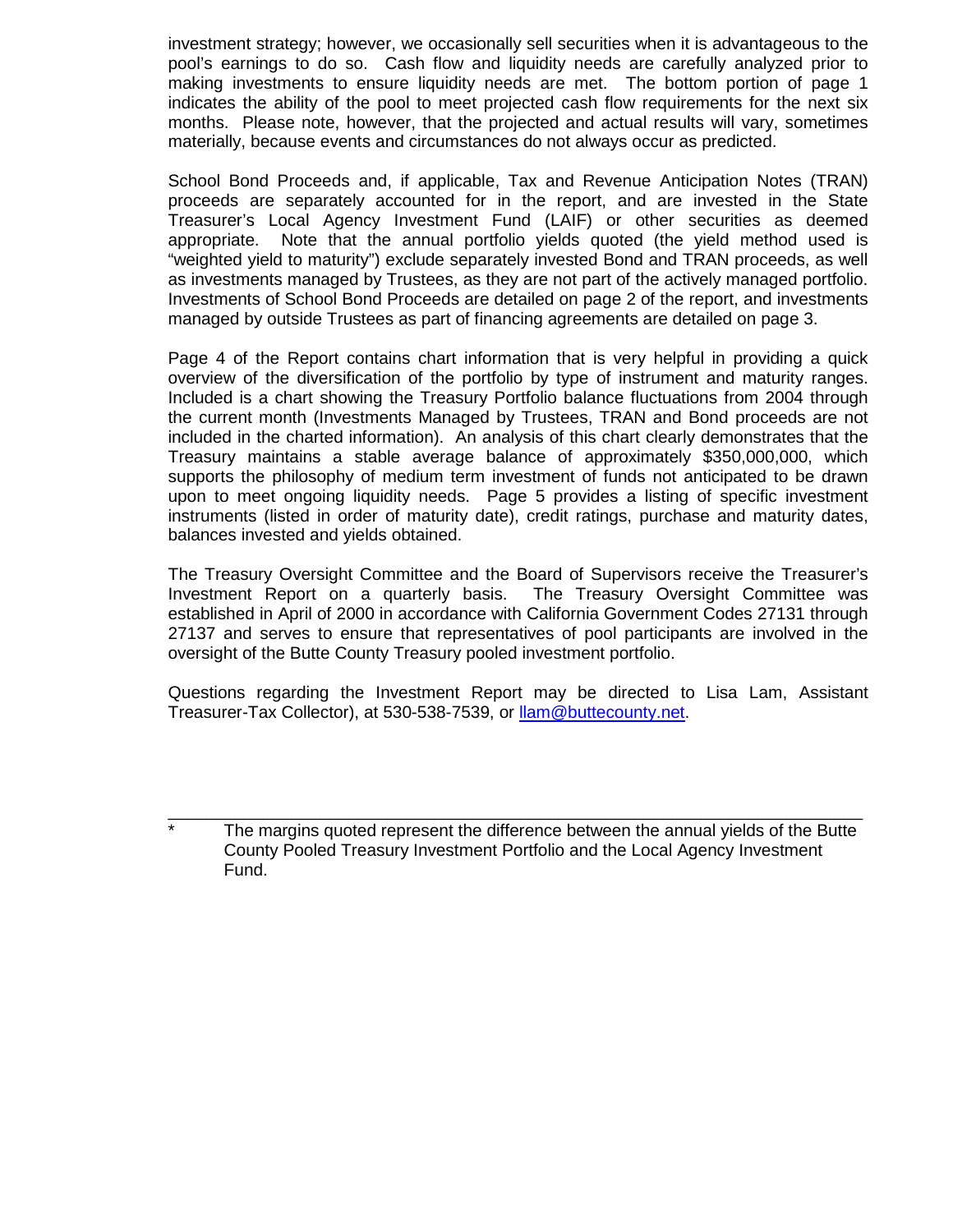

**June 30, 2015**

|                                                                                                                                                                                          | YIELD TO        | <b>WEIGHTED AVERAGE</b>                |                   |                   |                     |  |  |  |
|------------------------------------------------------------------------------------------------------------------------------------------------------------------------------------------|-----------------|----------------------------------------|-------------------|-------------------|---------------------|--|--|--|
| <b>ACTIVELY MANAGED PORTFOLIO:</b>                                                                                                                                                       | <b>MATURITY</b> | <b>MATURITY (DAYS)*</b>                | <b>PAR VALUE</b>  | <b>FAIR VALUE</b> | <b>COST CARRIED</b> |  |  |  |
| <b>LOCAL AGENCY INVESTMENT FUND (LAIF)</b>                                                                                                                                               | 0.299%          | 1                                      | 57,847,054.55     | 57,868,803.83     | 57,847,054.55       |  |  |  |
| <b>CALTRUST SHORT TERM</b>                                                                                                                                                               | 0.501%          | 1                                      | 4,518.63          | 4,518.63          | 4,521.43            |  |  |  |
| <b>BANK MONEY MARKET (COLLATERALIZED)</b>                                                                                                                                                | 0.210%          | 1                                      | 7,946,905.19      | 7,946,905.19      | 7,946,905.19        |  |  |  |
| <b>U.S. TREASURY NOTES</b>                                                                                                                                                               | 1.354%          | 1,559                                  | 14,000,000.00     | 13,975,549.00     | 14,031,376.35       |  |  |  |
| <b>MUNICIPAL BONDS</b>                                                                                                                                                                   | 1.704%          | 1,394                                  | 15,000,000.00     | 15,003,920.00     | 15,078,742.98       |  |  |  |
| <b>CORPORATE NOTES**</b>                                                                                                                                                                 | 1.066%          | 792                                    | 37,575,000.00     | 37,603,677.13     | 37,783,898.76       |  |  |  |
| <b>NEGOTIABLE CDS**</b>                                                                                                                                                                  | 1.637%          | 949                                    | 3,250,000.00      | 3,251,294.91      | 3,248,750.00        |  |  |  |
| CERTIFICATES OF DEPOSIT (COLLATERALIZED)                                                                                                                                                 | 1.000%          | 98                                     | 5,500,000.00      | 5,500,000.00      | 5,500,000.00        |  |  |  |
| <b>FEDERAL AGENCY NOTES**</b>                                                                                                                                                            | 1.233%          | 1.168                                  | 274,414,000.00    | 274,899,112.12    | 274,738,413.48      |  |  |  |
|                                                                                                                                                                                          |                 |                                        |                   |                   |                     |  |  |  |
| <b>TOTAL ACTIVELY MANAGED PORTFOLIO:</b>                                                                                                                                                 | 1.090%          | 955                                    | 415,537,478.37    | 416,053,780.81    | 416,179,662.74      |  |  |  |
| INVESTMENT OF NOTE/BOND PROCEEDS AND OPERATING CASH<br><b>SCHOOL BOND PROCEEDS</b> (see page 2 for details)<br>8,247,863.19<br>8,250,964.21<br>8,247,863.19<br><b>OPERATING ACCOUNTS</b> |                 |                                        |                   |                   |                     |  |  |  |
| <b>U.S. BANK CHECKING ACCOUNT DEPOSITS</b>                                                                                                                                               |                 |                                        | 13,088,287.27     | 13,088,287.27     | 13,088,287.27       |  |  |  |
| <b>OPERATING CASH</b><br><b>OTHER</b>                                                                                                                                                    |                 |                                        | 98,016.90<br>0.00 | 98,016.90<br>0.00 | 98,016.90<br>0.00   |  |  |  |
|                                                                                                                                                                                          |                 |                                        |                   |                   |                     |  |  |  |
| <b>TOTAL TREASURER'S FUND LEDGER BALANCE:</b>                                                                                                                                            |                 |                                        | 436,971,645.73    | 437,491,049.19    | 437,613,830.10      |  |  |  |
| <b>INVESTMENTS UNDER MANAGEMENT OF TRUSTEES</b> (see page 3 for details)                                                                                                                 |                 |                                        | 2,975,444.88      | 2,976,465.49      | 2,968,013.33        |  |  |  |
|                                                                                                                                                                                          |                 |                                        | <b>PAR VALUE</b>  | <b>FAIR VALUE</b> | <b>COST CARRIED</b> |  |  |  |
| <b>TOTAL CASH AND INVESTMENTS:</b>                                                                                                                                                       |                 |                                        | 439,947,090.61    | 440,467,514.68    | 440,581,843.43      |  |  |  |
|                                                                                                                                                                                          |                 | <b>SIX MONTH LIQUIDITY PROJECTIONS</b> |                   |                   |                     |  |  |  |

| Estimated Cash Receipts for Next Six Months<br>Estimated Disbursements for Next Six Months<br>Estimated Net Cash Flow for Next Six Months*** | 495,168,809<br>-438,216,271<br>56,952,538 (A1) |
|----------------------------------------------------------------------------------------------------------------------------------------------|------------------------------------------------|
| <b>Prudent Reserve</b>                                                                                                                       | $-30,000,000$ (A2)                             |
| <b>Securities Maturing</b><br>Local Agency Investment Fund / Cal Trust / MMF                                                                 | 30,750,000 (B)<br>65,798,481 (C)               |
| <b>Total Liquidity for Next Six Months</b>                                                                                                   | 123,501,019 (A1+A2+B+C)                        |
| Estimated Cash Available for Long Term Investment<br>Remaining Available Liquidity                                                           | $-30,000,000$<br>93,501,019                    |
| Total Par Value of actively managed investments maturing in less than 12 months:                                                             | 92,948,478                                     |
| Total Par Value of actively managed investments maturing in more than 12 months:                                                             | 322,589,000                                    |

\* Actual Weighted Average Maturity will be shorter, and actual dollar amount of investments maturing in less than 12 months will be higher than stated, due to call features on investments.

\*\* See page 5 for detailed list of investments.

\*\*\* Includes TRAN (Tax and Revenue Anticipation Notes) receipts and disbursements, if applicable.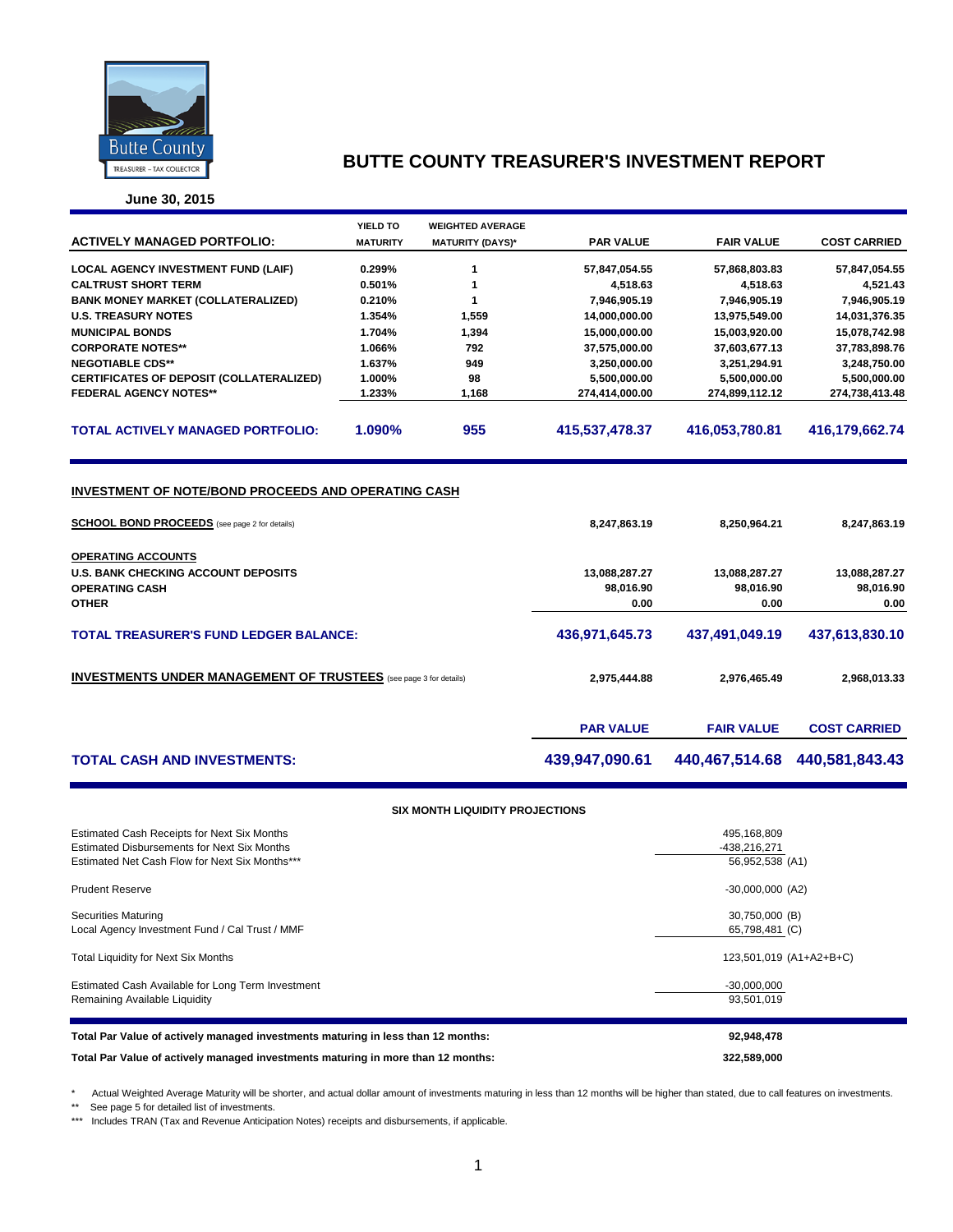### **INVESTMENT OF SCHOOL BOND PROCEEDS**

**June 30, 2015**

| <b>BOND/NOTE DESCRIPTION</b>                       | <b>INVESTMENT</b><br><b>TYPE</b> | <b>MATURITY</b><br><b>DATE</b> | <b>DESCRIPTION</b> | <b>ANNUAL</b><br>YIELD* | <b>PAR</b><br><b>VALUE</b> | <b>FAIR</b><br><b>VALUE</b> | <b>COST</b><br><b>CARRIED</b> |
|----------------------------------------------------|----------------------------------|--------------------------------|--------------------|-------------------------|----------------------------|-----------------------------|-------------------------------|
| <b>BONDS - LOCAL AGENCY INVESTMENT FUND (LAIF)</b> |                                  |                                |                    |                         |                            |                             |                               |
| <b>Chico Unified Measure E Series A</b>            | LAIF                             |                                |                    | 0.299%                  | 8,247,863.19               | 8,250,964.21                | 8,247,863.19                  |
|                                                    |                                  |                                |                    |                         | <b>PAR</b><br><b>VALUE</b> | <b>FAIR</b><br><b>VALUE</b> | <b>COST</b><br><b>CARRIED</b> |
| <b>GRAND TOTAL</b>                                 |                                  |                                |                    |                         | 8,247,863.19               | 8,250,964.21                | 8,247,863.19                  |

\* Yields quoted above are a snapshot per investment type. Actual yields earned on school bonds are calculated by the Treasurer's office and are a composite of investment earnings less Treasury costs.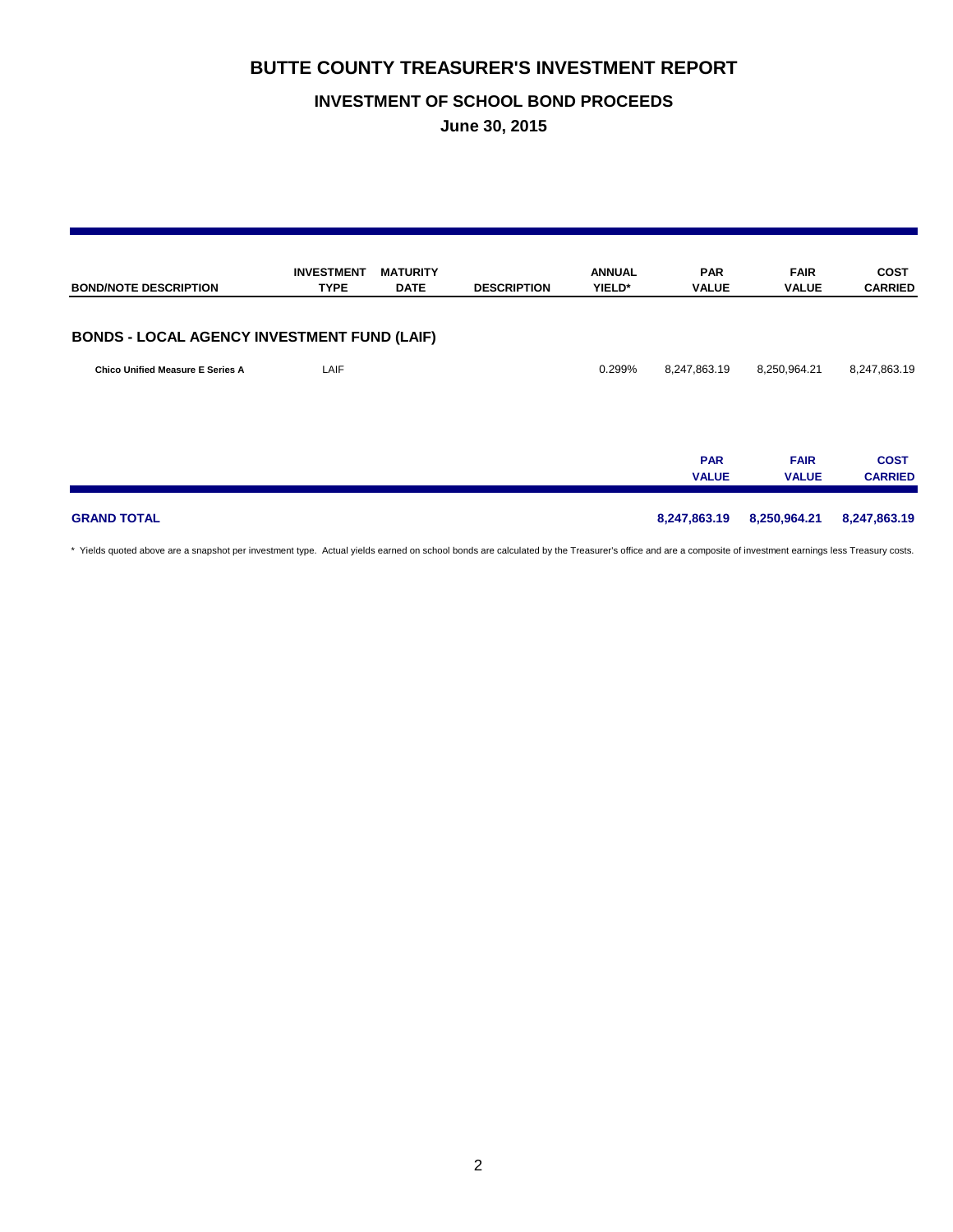**DEPOSITS AND INVESTMENTS UNDER MANAGEMENT OF TRUSTEES/FISCAL AGENTS**

**June 30, 2015**

|                                                                                                                                                                                                              | <b>INVESTMENT</b>                                                             | <b>MATURITY</b> |                                                                                                         | <b>ANNUAL</b>                        | <b>PAR</b>                                                           | <b>FAIR</b>                                                          | <b>COST</b>                                                          |
|--------------------------------------------------------------------------------------------------------------------------------------------------------------------------------------------------------------|-------------------------------------------------------------------------------|-----------------|---------------------------------------------------------------------------------------------------------|--------------------------------------|----------------------------------------------------------------------|----------------------------------------------------------------------|----------------------------------------------------------------------|
| <b>LOAN PROGRAM</b>                                                                                                                                                                                          | <b>TYPE</b>                                                                   | <b>DATE</b>     | <b>DESCRIPTION</b>                                                                                      | <b>YIELD</b>                         | <b>VALUE</b>                                                         | <b>VALUE</b>                                                         | <b>CARRIED</b>                                                       |
|                                                                                                                                                                                                              |                                                                               |                 |                                                                                                         |                                      |                                                                      |                                                                      |                                                                      |
| <b>2004 PENSION OBLIGATION BONDS</b><br><b>WELLS FARGO BANK, TRUSTEE</b>                                                                                                                                     |                                                                               |                 |                                                                                                         |                                      |                                                                      |                                                                      |                                                                      |
| Series A Bond Fund #XXXX1106                                                                                                                                                                                 | <b>Money Market</b>                                                           |                 | HERITAGE MM #3106                                                                                       | 0.048%                               | 0.00                                                                 | 0.00                                                                 | 0.00                                                                 |
| Int. Rate Stabilization Fund #XXXX1109                                                                                                                                                                       | <b>Money Market</b>                                                           |                 | HERITAGE MM #3106                                                                                       | 0.048%                               | 1,005.06                                                             | 1,005.06                                                             | 1,005.06                                                             |
|                                                                                                                                                                                                              | Pooled Agency Funds                                                           |                 | Local Agency Investment Fund                                                                            | 0.299%                               | 1,631.58                                                             | 1,632.19                                                             | 1,631.58                                                             |
| Principal Account Fund #XXXX1140                                                                                                                                                                             | Cash                                                                          |                 | Cash                                                                                                    | 0.000%                               | 0.00                                                                 | 0.00                                                                 | 0.00                                                                 |
| Interest Account Fund #XXXX1141                                                                                                                                                                              | Cash                                                                          |                 | Cash                                                                                                    | 0.000%                               | 0.00                                                                 | 0.00                                                                 | 0.00                                                                 |
| Surplus Account Fund #XXXX1142                                                                                                                                                                               | Cash                                                                          |                 | Cash                                                                                                    | 0.000%                               | 186.44                                                               | 186.44                                                               | 186.44                                                               |
| Series B Interest Fund #XXXX1301                                                                                                                                                                             | <b>Money Market</b>                                                           |                 | HERITAGE MM #3106                                                                                       | 0.048%                               | 70,158.37                                                            | 70,158.37                                                            | 70,158.37                                                            |
| Series B Bond Fund #XXXX1305                                                                                                                                                                                 | <b>Money Market</b>                                                           |                 | HERITAGE MM #3106                                                                                       | 0.048%                               | 428,681.20                                                           | 428,681.20                                                           | 428,681.20                                                           |
| <b>SUBTOTAL</b>                                                                                                                                                                                              |                                                                               |                 |                                                                                                         |                                      | 501,662.65                                                           | 501,663.26                                                           | 501,662.65                                                           |
| 2006 COP - NEAL ROAD RECYCLING & WASTE FACILITY<br><b>WELLS FARGO BANK, TRUSTEE</b><br>Certificate Reserve Fund #XXXX0800<br>Base Rental Payment Fund #XXXX0801<br>Expense Fund #XXXX0802<br><b>SUBTOTAL</b> | <b>Money Market</b><br>US Treas/Agency<br><b>Money Market</b><br>Money Market | 8/07/2017       | Gov MMF Service Fund #743<br>FHLMC #3134G3ZR4<br>Gov MMF Service Fund #743<br>Gov MMF Service Fund #743 | 0.010%<br>1.000%<br>0.010%<br>0.010% | 8,500.35<br>1,200,000.00<br>1,058,949.76<br>4,231.32<br>2,271,681.43 | 8,500.35<br>1,201,020.00<br>1,058,949.76<br>4,231.32<br>2,272,701.43 | 8.500.35<br>1,200,000.00<br>1,058,949.76<br>4,231.32<br>2,271,681.43 |
| <b>Deposits with Fiscal Agents</b>                                                                                                                                                                           |                                                                               |                 |                                                                                                         |                                      |                                                                      |                                                                      |                                                                      |
| <b>Discovery Benefits</b>                                                                                                                                                                                    |                                                                               |                 |                                                                                                         |                                      |                                                                      |                                                                      |                                                                      |
| Plan Year Cash Balance 1/01/13 - 12/31/13                                                                                                                                                                    |                                                                               |                 |                                                                                                         |                                      | 37,431.55                                                            | 37,431.55                                                            | 30,000.00                                                            |
| <b>York Risk Services Group</b>                                                                                                                                                                              | - Claim Administrators                                                        |                 |                                                                                                         |                                      |                                                                      |                                                                      |                                                                      |
| Umpqua Bank #XXXXX2601                                                                                                                                                                                       | <b>Commercial Bank</b>                                                        |                 | <b>Business Checking</b>                                                                                | <b>NA</b>                            | 164,669.25                                                           | 164,669.25                                                           | 164,669.25                                                           |
| <b>SUBTOTAL</b>                                                                                                                                                                                              |                                                                               |                 |                                                                                                         |                                      | 202,100.80                                                           | 202,100.80                                                           | 194,669.25                                                           |
|                                                                                                                                                                                                              |                                                                               |                 |                                                                                                         |                                      | <b>PAR</b><br><b>VALUE</b>                                           | <b>FAIR</b><br><b>VALUE</b>                                          | <b>COST</b><br><b>CARRIED</b>                                        |

**GRAND TOTAL 2,975,444.88 2,976,465.49 2,968,013.33**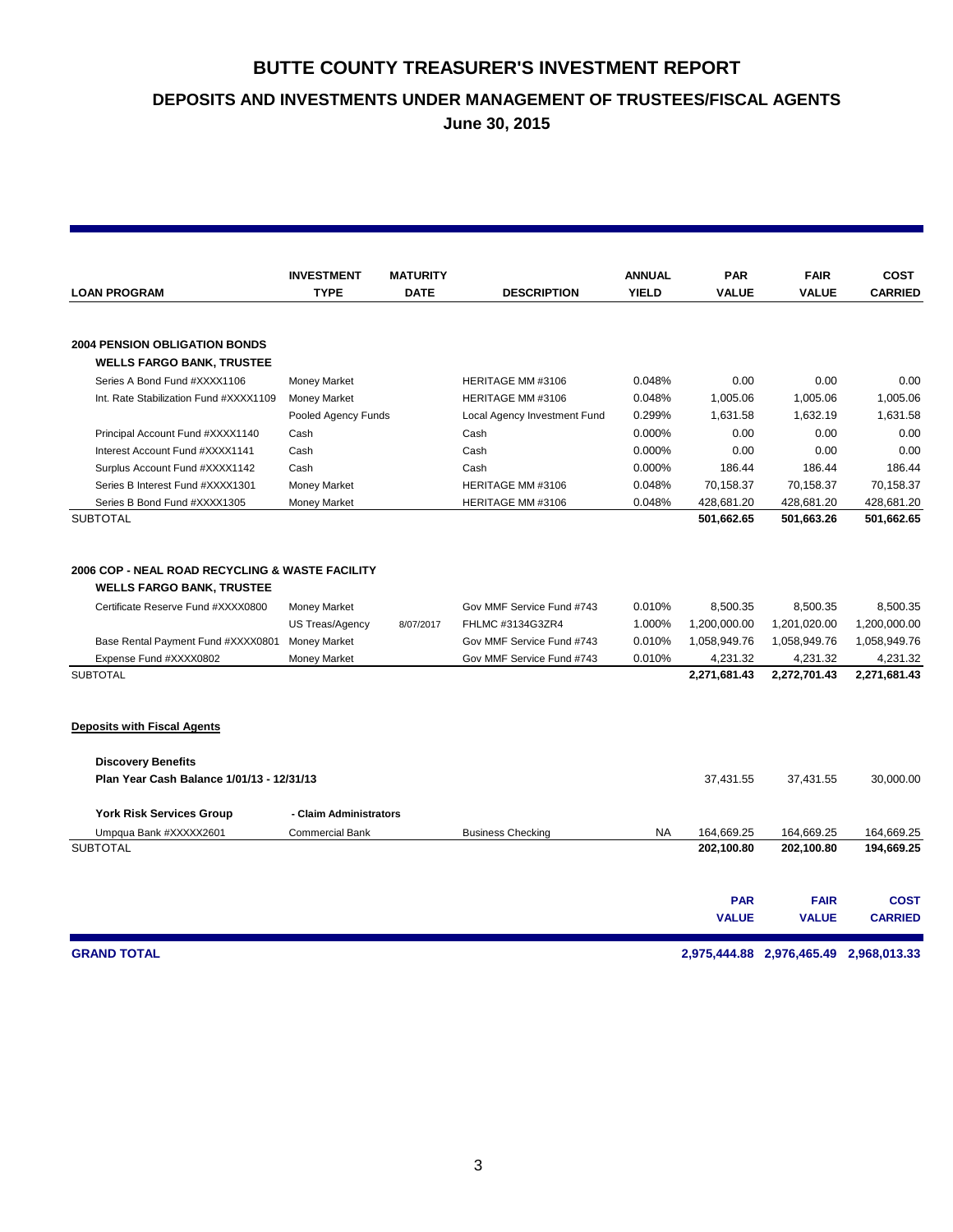**ACTIVELY MANAGED PORTFOLIO "AT-A-GLANCE"**

**June 30, 2015**





**\*\* This chart does not include deposits from TRAN, Bond Proceeds, or Investments under Management of Trustees.**

 **It is intended to demonstrate cash flow trends and establish a baseline for the portfolio, enabling medium term investments.**